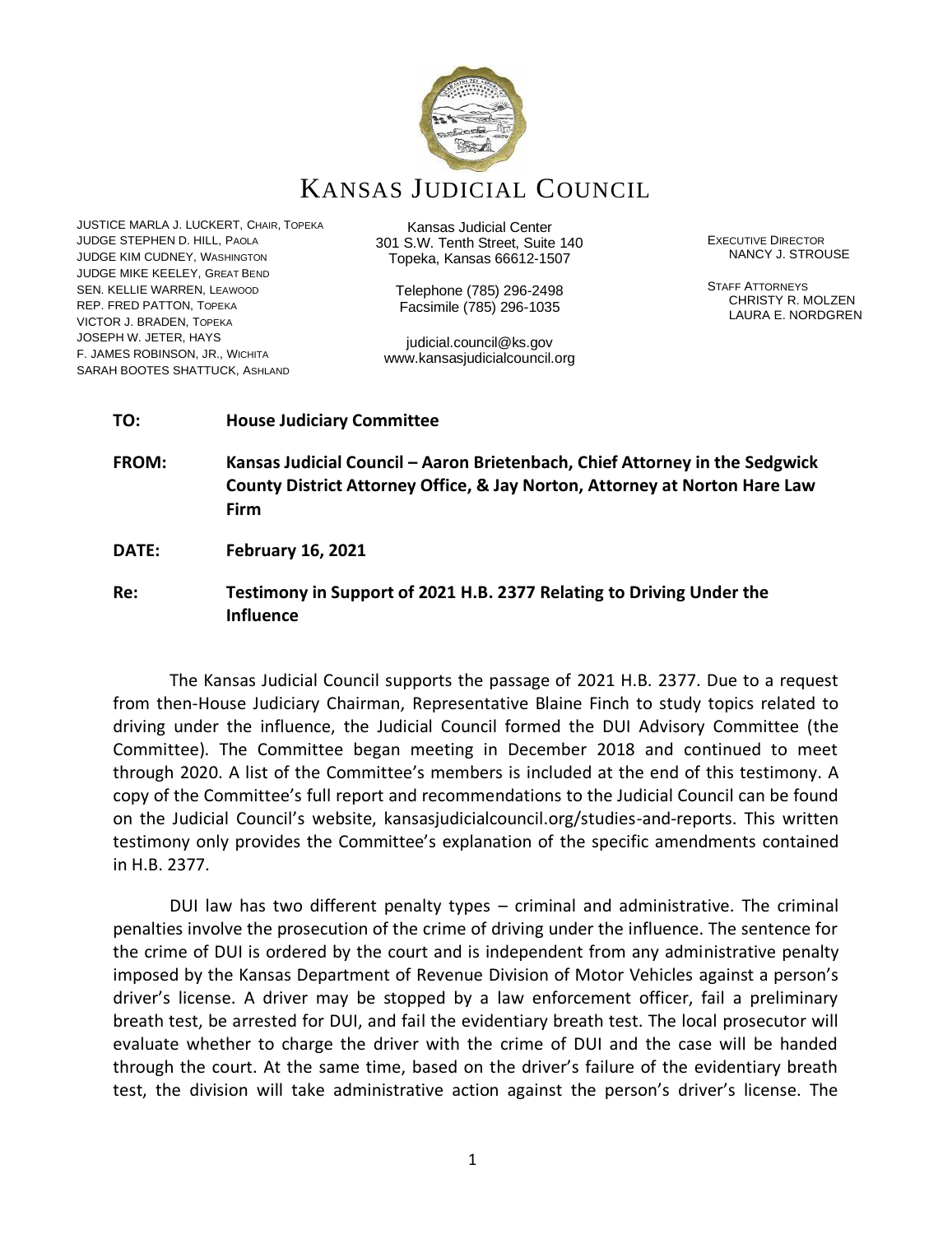administrative actions are not dependent on the criminal proceeding or whether the person is ever convicted of DUI. This bill contains amendments to both the criminal and administrative penalty systems.

### **ADMINISTRATIVE PENALTIES**

### **MOTORIZED BICYCLE LICENSES - SECTION 2**

K.S.A. 2020 Supp. 8-235(d)(3) allows a first-time DUI offender the opportunity to receive a license to drive a motorized bicycle.<sup>1</sup> According to the Kansas Department of Transportation, because first-time DUI offenders can receive this license, Kansas is ineligible to receive \$250,000 in federal funding for the KDOT State Highway Safety Office to support the state's ignition interlock program. The Kansas Department of Revenue Division of Vehicles reports that there are only 29 motorized bicycle licenses currently issued in Kansas, which has over 2,300,000 active driver's licenses and identification cards. H.B. 2377 deletes K.S.A. 2020 Supp. 8-235(d)(3) and (e) to eliminate motorized bicycle licenses for first-time DUI offenders in order to allow the state to qualify for the additional federal funding.

### **IGNITION INTERLOCK RESTRICTED DRIVERS**

#### **Current Law**

If a law enforcement officer requests a driver take a breath, blood, urine or other bodily substance test to determine the presence of drugs or alcohol, and the driver refuses to submit to the test, the Kansas Department of Revenue's Division of Vehicles (the division) will take administrative action against the person's driving privileges. The division will suspend the person's driving privileges for one year. At the end of the suspension, the division then restricts the person's driving privileges for two to ten years depending on the driver's history of test refusal. During the restricted period, the driver may only drive a motor vehicle equipped with an ignition interlock device (IID).

A similar process applies when a driver fails a breath, blood, or bodily fluid test, or is convicted of an alcohol or drug-related conviction.<sup>2</sup> The driver is suspended for a period of time and then restricted to using an IID for another period. The required IID restricted period can range from 6 months to 10 years depending on the type of offense.<sup>3</sup>

An IID is a tool that separates drinking from driving and allows impaired driving offenders to maintain conditional driving privileges. The purpose of the IID is to prevent drivers, who have consumed alcohol, from operating a motor vehicle if their breath alcohol content exceeds a set point (typically 0.02). Drivers must provide a breath sample by blowing into the IID and if the driver's breath alcohol level is over the set point, the vehicle will not start. If the driver's breath alcohol level is below the set point, the vehicle will start; however,

<sup>1</sup> Motorized bicycle is defined in K.S.A. 8-126.

 $2$  "Alcohol or drug-related conviction" is defined in K.S.A. 8-1013(b).

 $3$  K.S.A. 8-1014.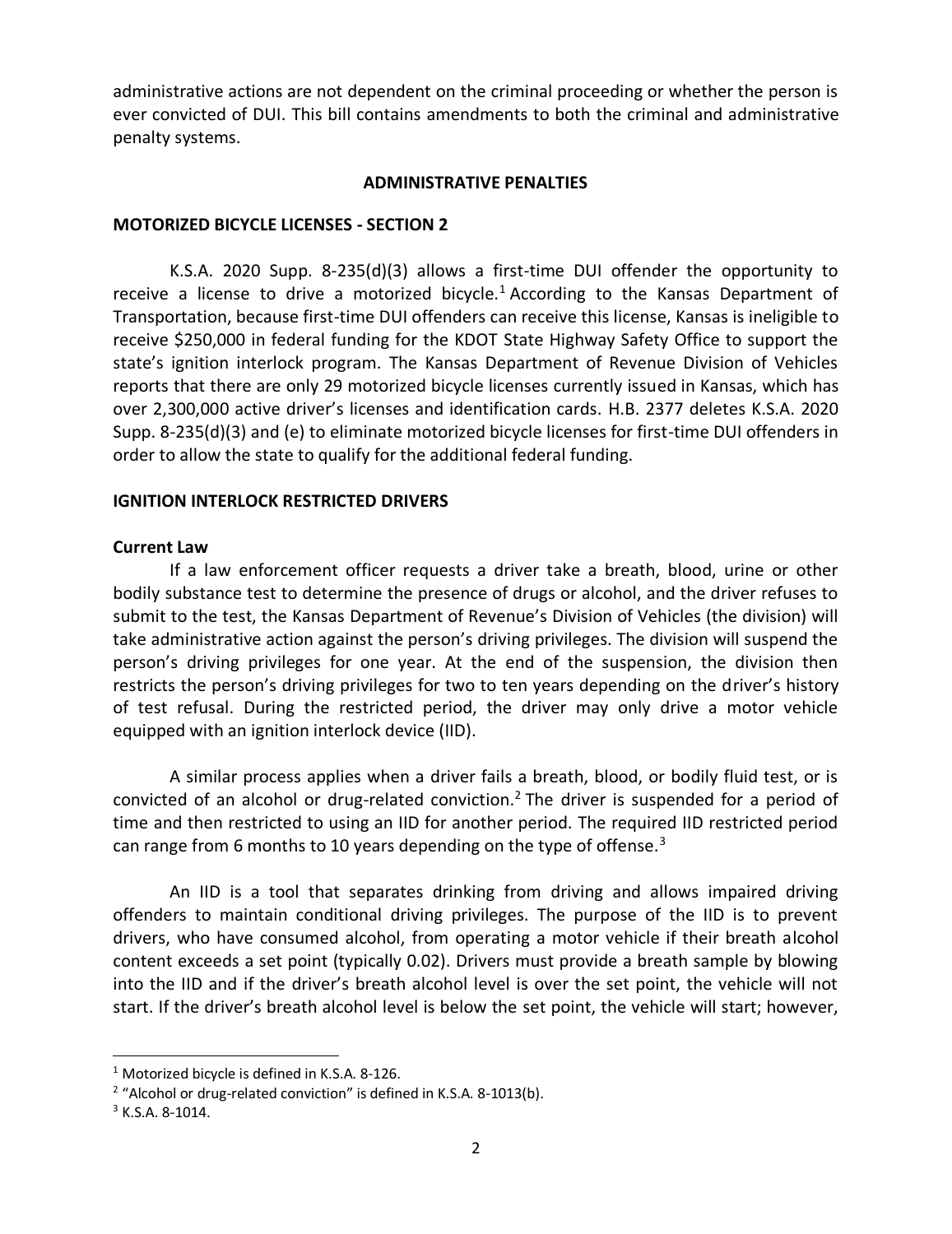while the vehicle is in operation, the IID will prompt the driver to provide additional breath samples (rolling retest).

### **Compliance-Based Removal – Section 5**

Under current law, a licensee who installs an IID in his or her vehicle and maintains the IID for the required timeframe may remove the IID and have unrestricted driving privileges at the end of the IID period. The IID may show that the licensee drank alcohol and then tried to start his car every day for the last month of the IID required period; however, as long as the IID has been installed for the required number of months, the licensee may have the device removed and unrestricted driving privileges restored. The IID program is to prevent people from driving while impaired, and to help drivers modify their behavior. Continuing to drink alcohol and then attempting to start a vehicle despite having and using the IID for months, demonstrates that the driver has not yet learned not to drink and drive.

Kansas should adopt the compliance-based removal system set out in H.B. 2377. Before the IID can be removed and the person's unrestricted driving privileges restored, the person must show that (1) he or she has had the IID installed for the required length of time, and (2) the driver has not had more than three standard violations and no serious violations in the 90 consecutive days prior to the driver's application for reinstatement of unrestricted driving privileges. Standard and serious violations are defined in Section 5 of the bill.

At the end of the required IID period, the driver would request a certification from the IID provider certifying that the driver has not had more than three standard and no serious violations in the last 90 days. The driver would then provide the IID provider's certification to the division along with the driver's application for reinstatement of the person's driving privileges. This system would put the burden on the driver to show a successful completion of the program, rather than requiring the division to develop a program to continually monitor the driver's performance. This system also allows for the automatic extension of the driver's IID period without intervention by the division. Even if the driver's IID period is over, the IID restriction will remain on the driver's licenses until the driver can show a period of 90 days without more than three standard violations and no serious violations.

The legislature considered the Committee's compliance-based removal proposal during the 2020 legislative session. The compliance-based removal proposal did not receive any opposition nor was it amended by the House Judiciary Committee. However, due to the COVID-19 pandemic, the bill did not pass.

#### **Removal of Waiting Period & Route Restrictions – Section 5**

Under K.S.A. 2020 Supp. 8-1015, when the division administratively suspends a person's driving privileges for either 30 days or a year after a test refusal, test failure, or DUI conviction, the statute provides a way for the person to regain limited driving privileges while serving the required suspension time. After serving either 45 or 90 days of the suspension, as specified by the statute, the person may apply to the division for a license allowing the person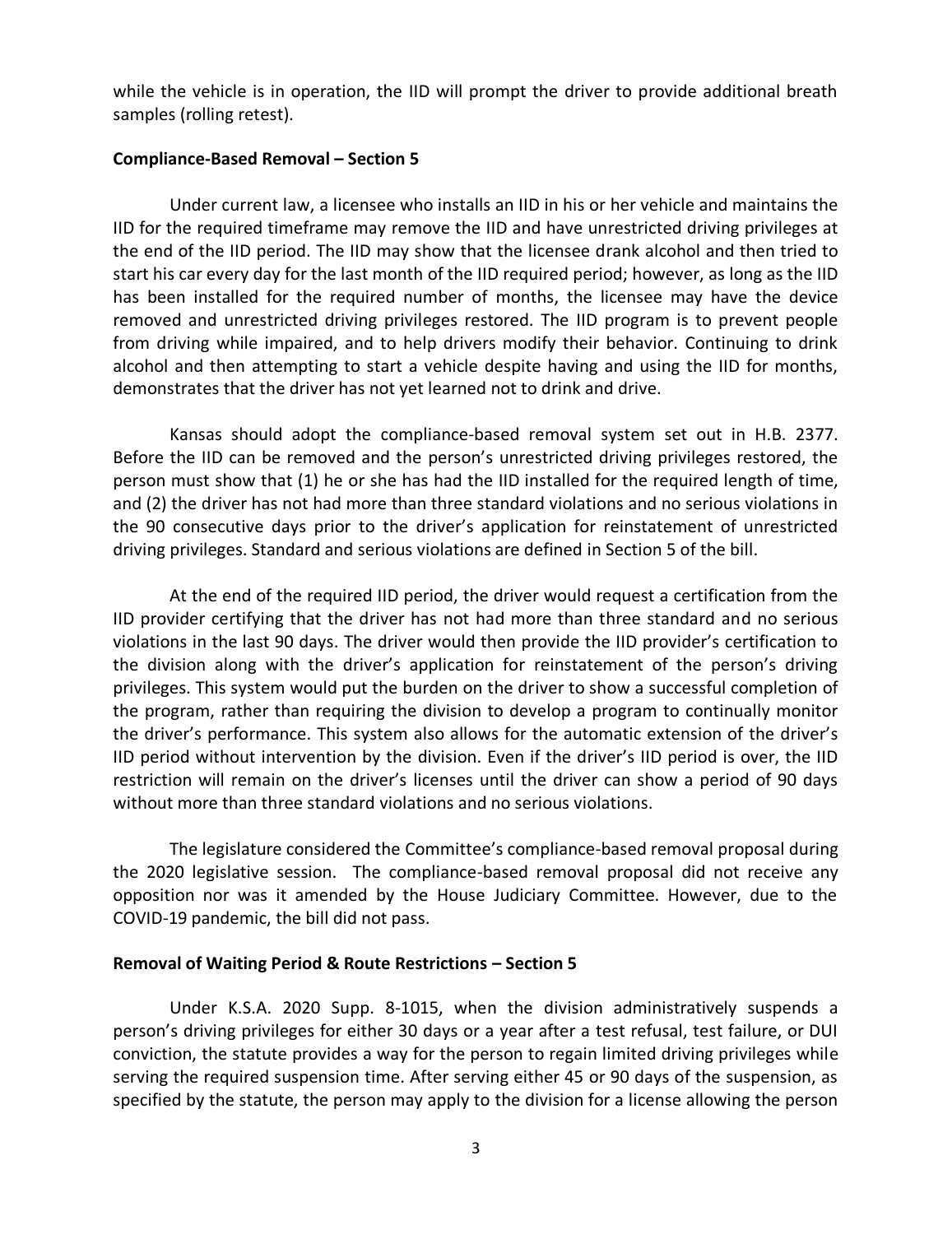to drive a vehicle with an ignition interlock device installed to a limited number of locations. The statute generally limits the person to driving to work, school, alcohol treatment programs, and to the ignition interlock provider. This is commonly referred to as "route restrictions." Imposing route restrictions is an unenforceable restriction that is unnecessary if the driver is driving a vehicle with an ignition interlock device.

Serving a period of suspension can be very hard for Kansans, especially those in rural communities or those without access to public transportation. In order to decrease the burden on Kansans and reduce the complexity of the administrative driver's licenses sanctions, H.B. 2377 removes the 45- or 90-day waiting period and eliminates the route restrictions in K.S.A. 2020 Supp. 8-1015(a). Drivers are still subject to the 30-day or one-year suspension period followed by the ignition interlock restricted period. However, at any time during the suspension period, including right at the beginning, the person could apply to the division for the privilege of driving with an ignition interlock device during the suspension period. While some people may choose to serve the suspension period without driving, for those who need to continue driving, eliminating the 45- or 90-day waiting period will allow people to meet their needs while safely driving with the assistance of an ignition interlock device.

### **Affordability Program – Section 6**

The goal of Section 6 of H.B. 2377 is to enable as many people as possible to use and successfully complete the IID program. According to the Kansas Department of Revenue's Division of Vehicles only about half of all Kansas drivers required to complete a period with an IID restricted license will successfully complete the IID program requirements and have their driver's license privileges reinstated. The other half of drivers will remain either suspended or restricted indefinitely. The Committee reviewed the compliance data for drivers whose licenses were suspended or restricted due to an alcohol or drug related offense in 2014. Forty-eight percent of the drivers failed to install the IID as required. Of the drivers who failed to install the IID, 75% received a subsequent driving offense, indicating that they were continuing to drive without the required IID. The division estimated that about half of the drivers who fail to complete the IID program do so because of the financial cost of the IID. Depending on the IID provider, the annual cost of an IID ranges from \$950 to \$1,215. The annual cost does not include any fees incurred due to non-compliance, including a lockout, tampering, or circumvention of the device.

Currently, K.S.A. 2020 Supp. 8-1016(a)(5) requires the division adopt rules and regulations requiring all IID providers operating in Kansas to provide a credit of at least 2% of the gross program revenues in the state as a credit for those who are required to have an IID and who are indigent as evidenced by qualification for the federal food stamp program. In 2018, there were eight IID providers operating IID programs in Kansas. Each provider sets its own fees and manages its own indigency program. In 2018, there were 10,206 IID devices in operation in Kansas. The eight IID providers reported that only 290 people participated in the providers' indigency programs. Each IID provider administered its indigency program differently. Some waived one-time fees (such as installation or removal fees) while others merely reduced the one-time fees. All providers reduced the monthly leasing and monitoring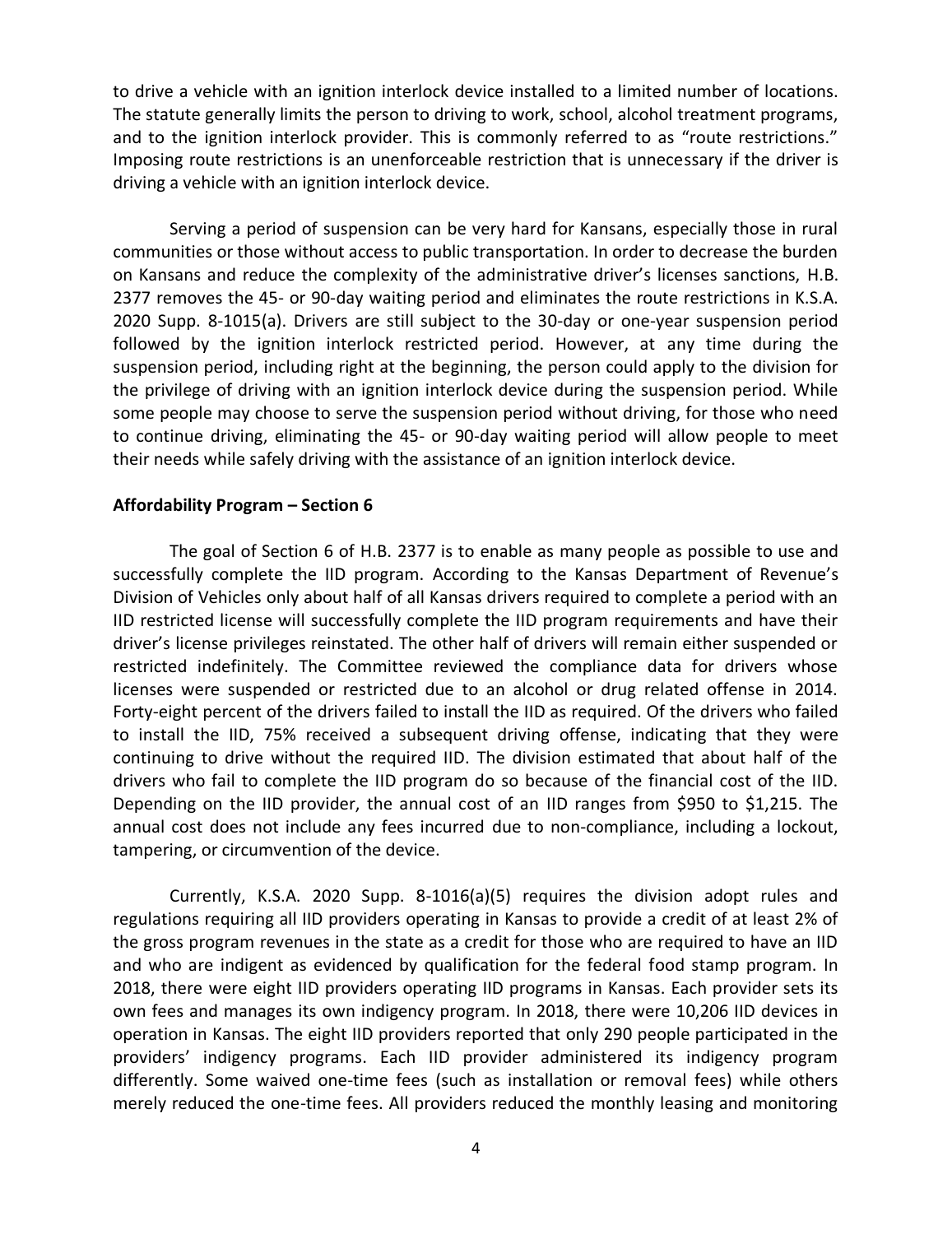fee. None waived it completely. Therefore, even for those who qualified for the indigency program, the set annual cost of the IID ranged from \$494 to \$915.<sup>4</sup>

In order to enable more people to use and complete the IID program, Kansas should move from an indigency-based program, one which only helps individuals who qualify for the food assistance program, to an affordability-based program, one which utilizes a sliding scale of payment based on the IID user's household income. The Committee reviewed other states' IID affordability program structures and received input from the Coalition of Ignition Interlock Manufacturers (CIIM). CIIM explained that in states with affordability programs where all IID related costs are waived, people are more likely to damage the IID, not take the program seriously, and fail to follow program requirements. Therefore, the affordability program should offer a sliding scale of discounts based on a user's household income rather than waive fees entirely.

H.B. 2377 expands who qualifies for the program to persons whose household income is up to 300% of the federal poverty level. People with a household income between 200% and 300% of the federal poverty level would receive a mere 10% discount from the ignition interlock provider. However, the Committee agreed that even a small discount might serve to allow a hard-working single parent of three making \$53,000 a year to successfully complete the IID program; thereby enabling that parent to internalize the separation between drinking and driving, as well as obtain fully restored driving privileges.

| <b>Household Income</b>                                                                                               | Percentage of Program Costs User Must<br>Pay            |
|-----------------------------------------------------------------------------------------------------------------------|---------------------------------------------------------|
| Less than or equal to 300% but greater<br>than 200% of the federal poverty level                                      | 90% of the program costs ( <i>i.e. a 10% discount</i> ) |
| Less than or equal to 200% but greater<br>than 150% of the federal poverty level                                      | 75% of the program costs (i.e. a 25% discount)          |
| Less than or equal to 150% but greater<br>than 100% of the federal poverty level                                      | 50% of the program costs (i.e. a 50% discount)          |
| Less than or equal to 100% of the federal<br>poverty level                                                            | 25% of the program costs ( <i>i.e. a 75% discount</i> ) |
| Persons enrolled in the food assistance,<br>childcare subsidy or cash assistance<br>program pursuant to K.S.A. 39-709 | 25% of the program costs (i.e. a 75% discount)          |
| Persons eligible for the low-income<br>energy assistance program.                                                     | 25% of the program costs ( <i>i.e. a 75% discount</i> ) |

**Proposed IID Affordability Program Sliding Scale**

The legislature considered this proposal during the 2020 legislative session.<sup>5</sup> CIIM opposed the Committee's recommendation to provide a discount to users up to 300% of the federal poverty level. Due to the COVID-19 pandemic, the 2020 legislative session ended early

<sup>4</sup> All information regarding the 2018 IID usage and indigency programs provided by the Kansas Highway Patrol.

<sup>5</sup> 2020 S.B. 405.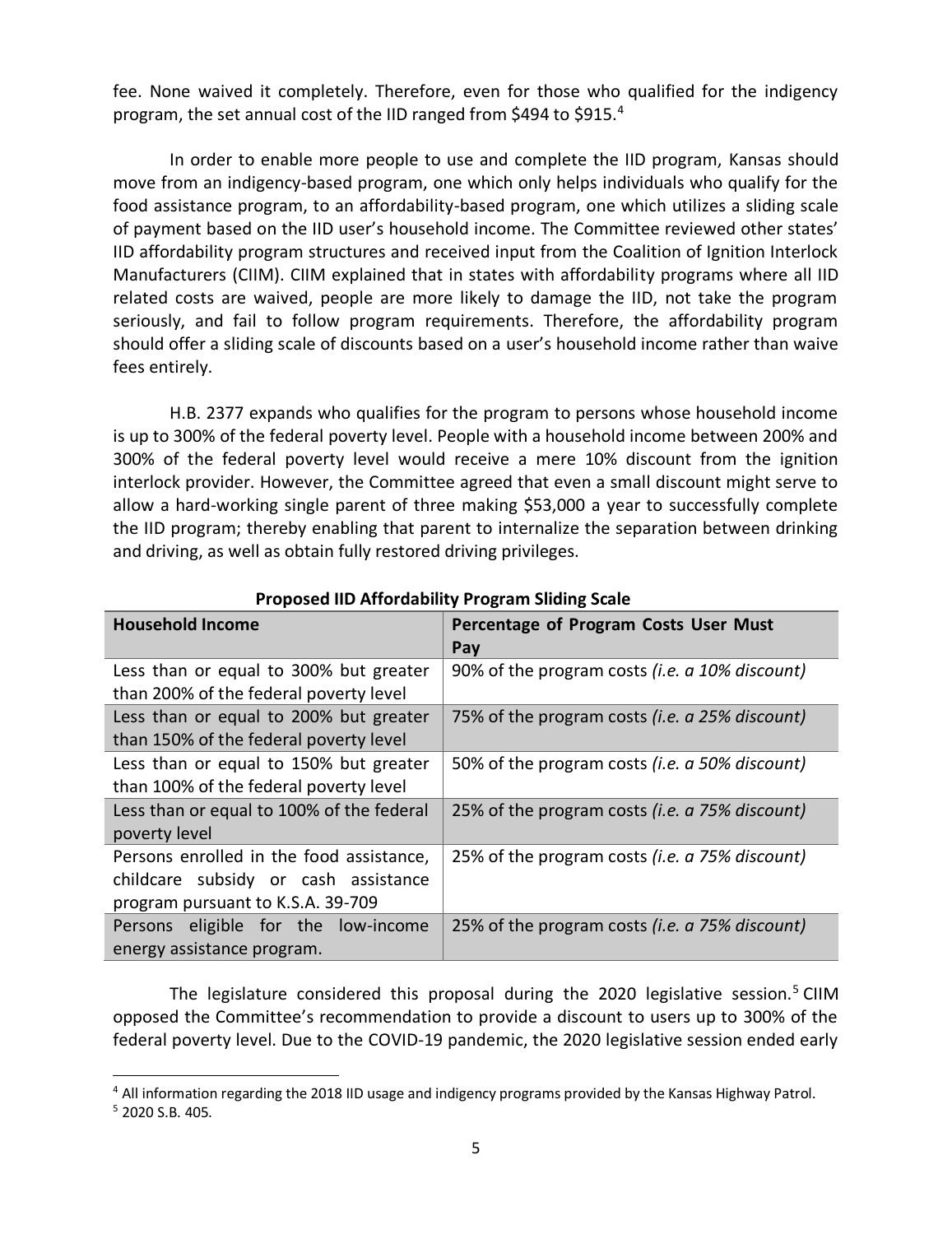and the bill did not pass. After the legislative session ended, the Committee invited CIIM to present its objections to the Committee; however, the Committee decided to maintain its proposal because the Committee sees this program as a way to increase the number of IID users. The Committee unanimously agreed that it does not want to put Kansas IID providers out of business; however, if providing a 10% or 25% discount to more users reduced revenue, the Committee anticipates the reduction will be offset by an increase in the total number of overall users due to the reduction of the financial barrier.

The current IID affordability program is based on a person's eligibility for the food assistance program. H.B. 2377 expands that category to include individuals who are enrolled in the food assistance program, the childcare subsidy program, cash assistance (TANF), or are eligible for the low-income energy assistance program (LIHEAP). These are programs that often benefit the working poor. In the interest of expanding the program to serve the working poor, H.B. 2377 allows anyone enrolled in these programs to pay 25% of the IID program costs.

H.B. 2377 avoids defining the term "program costs" in its statutory recommendations. The Committee thought that the specific definition regarding what costs should be included in the term "program costs" should be left to the division to work out through regulations in order to allow greater input from stakeholders, including the ignition interlock companies.

Currently, the IID providers receive the IID affordability program application and determine whether an individual qualifies for the program. In order to centralize management of the program, H.B. 2377 requires the division, not the IID providers, to determine eligibility for the program and the individual's household income for the purposes of the sliding scale.

# **Ignition Interlock Period for Drivers Under 21 – Section 8**

There is an odd discrepancy with how the current statutes treat persons under 21 years old who drive with a blood or breath alcohol content (BAC) between 0.02 and 0.0799. On a first offense, if a person under 21 years old drinks and drives, the person will have a shorter ignition interlock period if the person is *more* intoxicated (BAC of 0.08 to 0.1499). If an under-21 driver's BAC is between 0.02 and 0.0799, the required ignition interlock period is 330 days. If the person consumed more alcohol and the person's BAC is higher, 0.08 to 0.1499, the required ignition interlock period is only 180 days. $6$  H.B. 2377 corrects this error and makes the ignition interlock period for a driver under the age of 21 with a lower BAC (0.02-0.0799 match the length of the ignition interlock period for the same driver with a higher BAC (0.08  $-$ 0.1499).

# **Driver's License Reinstatement – New Section 1**

If a person's driver's license is administratively suspended and then restricted under K.S.A. 2020 Supp. 8-1014, the person's license will remain in a suspended or IID restricted

 $6$  K.S.A. 8-1567a.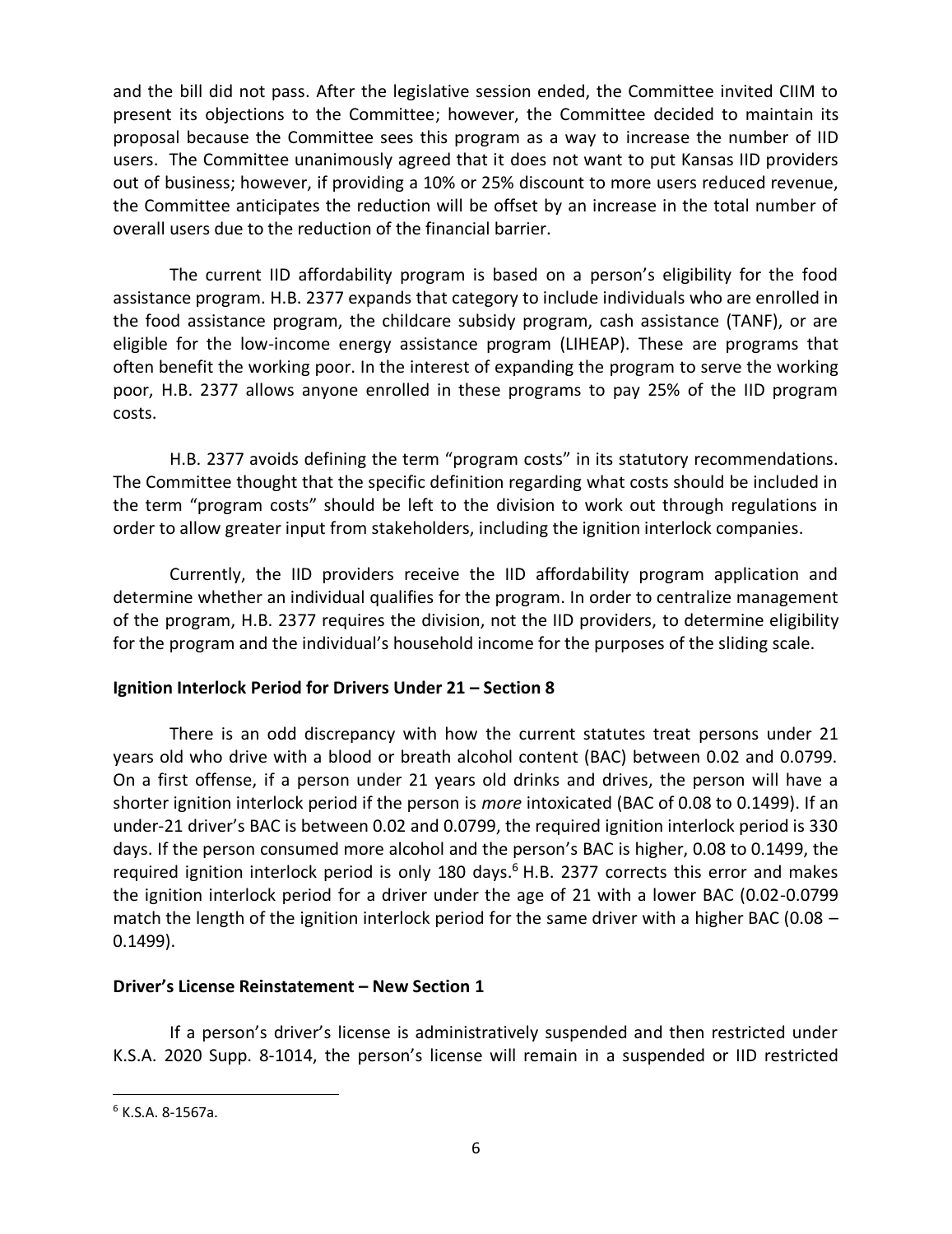status until the person can complete the IID program. Under the compliance-based removal program, if a person continues to drink and drive and fail the IID tests, the person's license could remain under the IID restriction indefinitely. However, there are also people remain under the IID restriction indefinitely because they are unable to fulfill the IID restriction period requirements for other reasons, such as not having consistent access to a vehicle.

IIDs play an important role in helping people disconnect drinking alcohol from driving. In the compliance-based removal program, the IID is the main tool used to show that a driver is not drinking and driving and is no longer a threat to public safety. Because people are sometimes unable to complete the IID program due to the financial burden or lack of a vehicle, H.B. 2377 provides an alternative way for people to demonstrate they are no longer driving under the influence and not a threat to public safety.

Under New Section 1, a person whose license is restricted to operating only a motor vehicle with an ignition interlock device installed may apply to the division of motor vehicles for reinstatement of his or her driver's licenses if (1) the person has served the length of time of the original IID restriction period, plus an additional five years, excluding any period of incarceration; (2) during the IID restriction period and the additional five years, the person has not had any alcohol or drug related convictions, occurrences, or pending proceedings; and (3) during the IID restriction period and the additional five years, the person has not been convicted of, or has a pending charge or proceeding related to: transportation of liquor in opened containers, buying or consuming alcohol by a minor, vehicular homicide, DUI, driving while suspended, perjury, fraudulent registration of a vehicle, any felony if a motor vehicle was used in the perpetration of the crime, failing to stop at the scene of an accident, failure to maintain motor vehicle liability insurance, two or more moving traffic violations, or revocation, suspension, cancellation or withdrawal of driving privileges due to another action.

New Section 1 sets a high bar for individuals that will neither allow nor encourage people to choose to avoid installing the IID in order to utilize this new option while continuing to drive unlawfully. The requirements for reinstatement are designed to demonstrate that the individual has not been driving illegally during the IID restricted period and for at least five additional years. If someone can satisfy these requirements, it is important that the individual be allowed to restore his or her driver's license status.

# **COMMERCIAL DRIVER'S LICENSE (CDL) DISQUALIFICATION**

### **Lookback Period for Determining Lifetime Disqualification – Section 3**

If a commercial driver's license (CDL) holder commits certain offenses,<sup>7</sup> including alcohol and drug related offenses while operating a vehicle, the driver may be disqualified from driving a commercial motor vehicle for a specified period of time. If the driver commits two or more of these offenses arising from two or more separate incidents, the driver shall be

 $7$  Offense listed in K.S.A. 8-2,142 include a conviction for driving under the influence, failing or refusing to submit to a test, causing a fatality through the negligent operation of a commercial motor vehicle, a conviction for leaving the scene of a crime, and a felony conviction.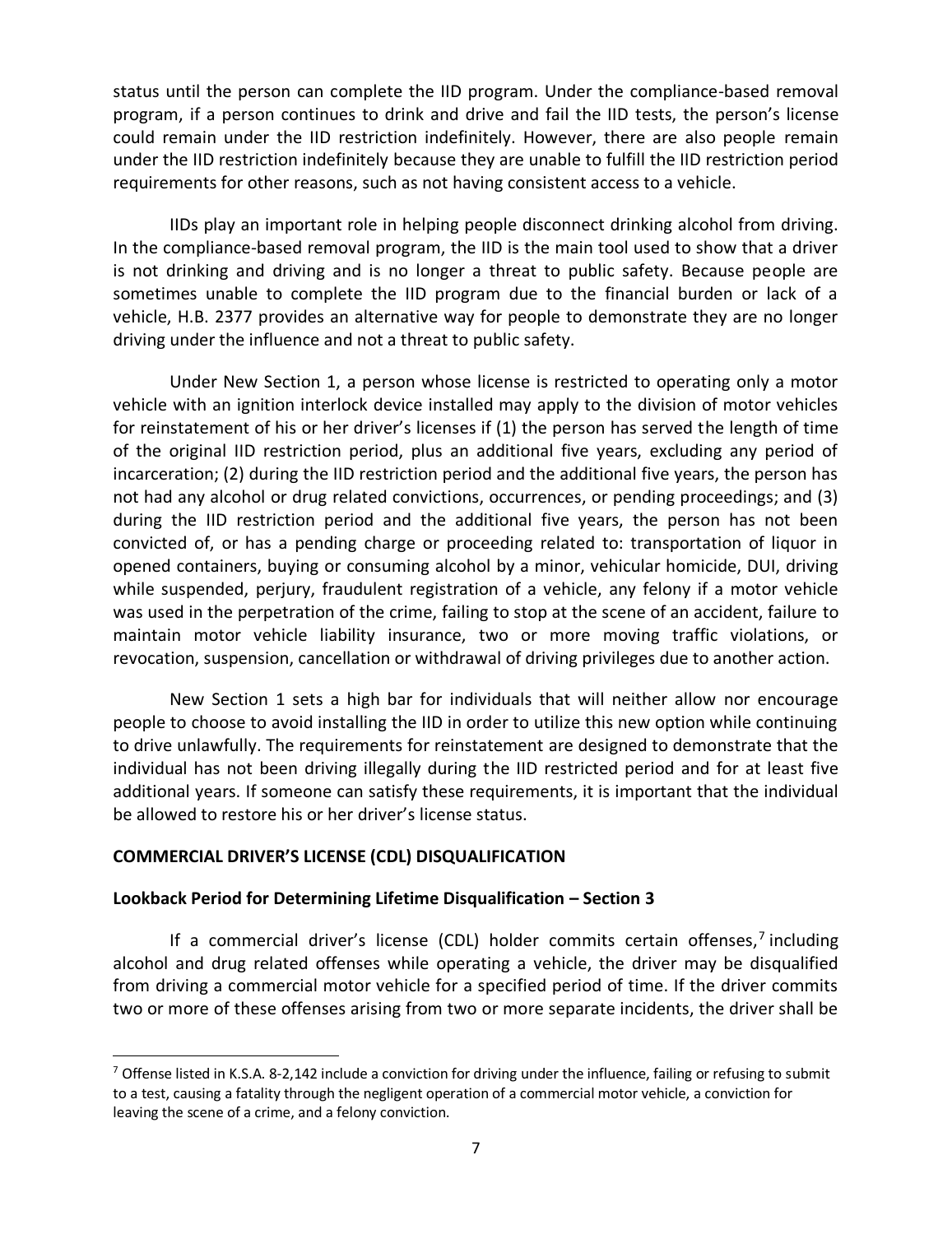disqualified for life from holding a CDL.<sup>8</sup> K.S.A. 2020 Supp. 8-2,142 does not limit the lookback period. Disqualifying offenses committed anytime in the driver's life are reviewed. The federal regulation<sup>9</sup> governing disqualifications for commercial motor vehicle drivers took effect July 1, 2003; however, because Kansas' statute does not specify the time period for when the CDL holder's offenses must have occurred, Kansas disqualifies drivers based on conduct that occurred prior to July 1, 2003. H.B. 2377 limits the lookback period to offenses occurring on or after July 1, 2003.

H.B. 2377 amends K.S.A. 2020 Supp. 8-2,142 to authorize the department of revenue to create a system to allow currently disqualified drivers to request a review and possible modification of a lifetime disqualification when at least one of the disqualifying offenses occurred before July 1, 2003.

## **Removal of Lifetime Disqualification – Section 3**

Currently, K.S.A. 2020 Supp. 8-2,142(d) authorizes the secretary of revenue to adopt rules and regulations establishing guidelines under which a lifetime disqualification may be reduced to a period of 10 years. About 30 other states have such a process in place. To date, the Kansas secretary of revenue has not adopted such rules and regulations. The Committee reviewed other states' programs<sup>10</sup> and the federal regulations governing CDL disqualifications.

Kansas should provide a way for former CDL drivers who are disqualified for life to request the removal of that disqualification if the driver has been disqualified for at least 10 years, and the department of revenue determines that the driver meets very specific requirements. Those requirements include having no pending alcohol or drug related criminal charges, having successfully completed an alcohol or drug treatment program if one of the disqualifying offenses was alcohol or drug related, having no alcohol or drug related convictions during the 10-year disqualification period, no longer being a threat to public safety, being otherwise eligible for CDL licensure, and not previously have had a disqualification removed. Drivers who were disqualified for life due to being convicted of driving under the influence in either a commercial or noncommercial vehicle would not qualify for the removal of the lifetime disqualification. If the driver's disqualified status is removed, the driver could then reapply and must satisfy all the normal requirements for obtaining a CDL.

# **Disqualification for Trafficking in Persons – Section 3**

While reviewing the federal regulations addressing commercial driver's license disqualification, the Committee discovered that the federal Department of Transportation updated 49 C.F.R. 383.51 in 2019 and now requires that a commercial driver who uses a commercial motor vehicle in the commission of a felony involving an act or practice of severe forms of trafficking in persons must be disqualified for life and cannot be eligible for the

<sup>8</sup> K.S.A. 2020 Supp. 8-2,142(c).

<sup>9</sup> 49 CFR § 383.51

 $10$  The Committee used the Missouri regulation, 12 CST 10-24.444, as a model for its proposal.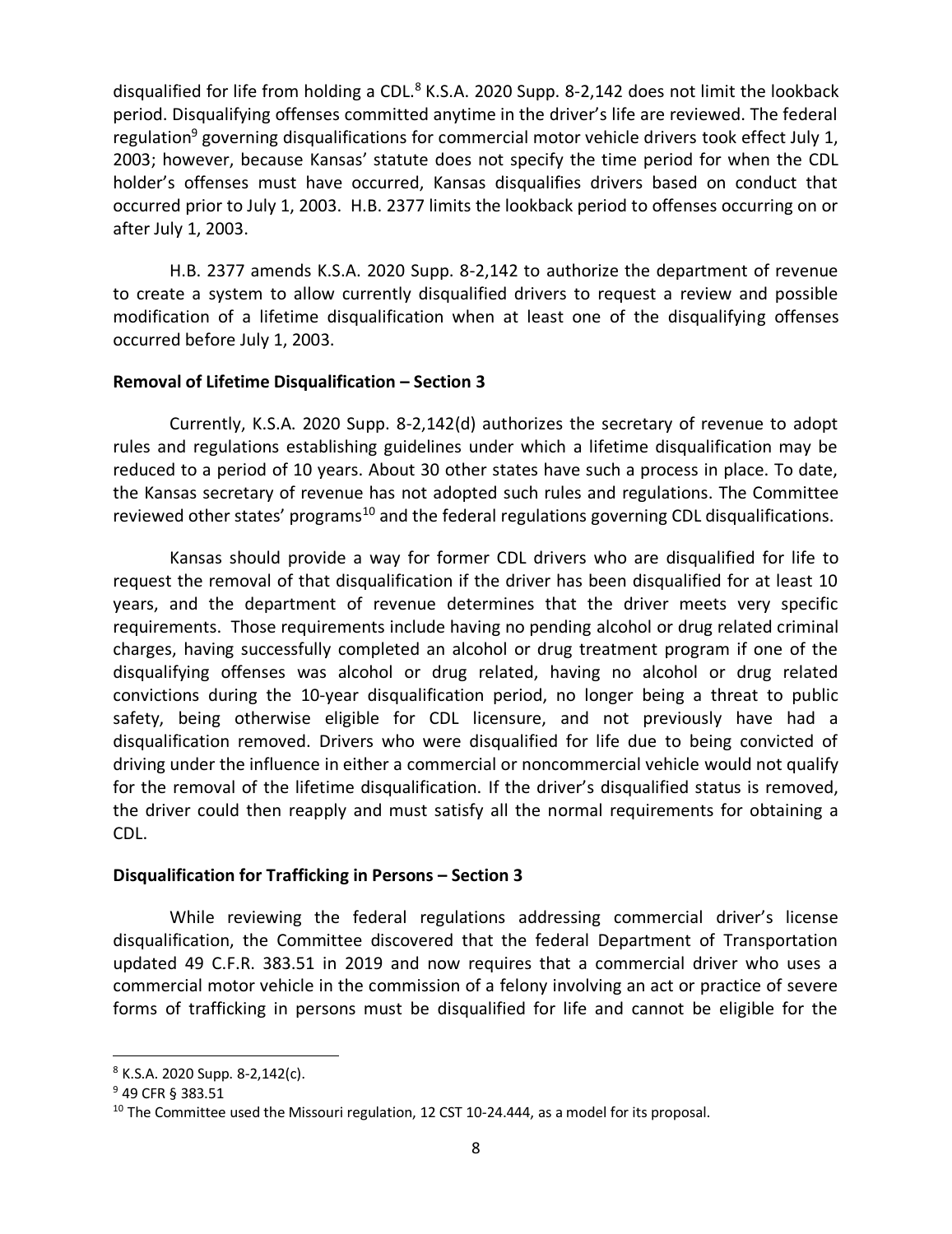removal of the disqualification after 10 years. H.B. 2377 updates K.S.A. 2020 Supp. 8-2,142(e) to mirror the changes in the federal regulation.

### **CRIMINAL PENALTIES**

#### **SENTENCING**

#### **DUI in a Non-Commercial Vehicle – Section 7**

Misdemeanor and felony DUI convictions are different from many other criminal convictions. DUI convictions are governed by specific statutes in Chapter 8 rather than Chapter 21 of the Kansas statutes. K.S.A. 2020 Supp. 8-1567(b) contains the statutory minimum and maximum sentence based on whether the DUI conviction is the person's first, second, third, fourth or subsequent DUI offense. Some of the DUI sentencing requirements are in place due to federal funding requirements.<sup>11</sup> The Committee carefully reviewed the federal funding requirements with the goal of maintaining Kansas' compliance with federal funding requirements. The Committee's goals also included, simplifying the sentencing scheme, bringing the sentencing scheme more in line with the sentence requirements for comparable level offenses, allowing more discretion to courts and offenders on how the sentence would be fulfilled, encouraging enrollment and participation in treatment, and minimizing the need to count individual hours of confinement.

For first, second, and third time offenses, H.B. 2377 allows the court to place the offender on probation immediately, rather than mandating the offender serve a specific amount of time imprisoned before probation begins. Allowing immediate probation will provide courts and offenders with flexibility that will benefit the courts, jail, and the offender. If the offender shows successful completion of court-ordered education or treatment, H.B. 2377 allows the court to waive any portion of a fine imposed, except the \$250 required to be remitted to the state treasurer. Such a provision will help incentivize enrollment and participation in treatment programs.

For first time offenders, H.B. 2377 removes the requirement to serve the 48 consecutive hours imprisonment prior to being placed on probation. The court should be allowed to place the offender on probation under terms dictated by the court.

For a second time offender, federal funding regulations require the offender serve at least 120 hours (5 days) confinement. The 120 hours confinement can be served through a combination of time imprisoned, on a work release program, or under a house arrest program.<sup>12</sup> K.S.A. 2020 Supp. 8-1567(b)(1)(B) currently requires the offender serve the minimum 120 hours confinement consecutively. Serving the 120 hours consecutively is not required by federal funding regulations; therefore, H.B. 2377 provides flexibility for the offender to serve the ordered confinement as best serves the court, jail, and offender. If an

<sup>&</sup>lt;sup>11</sup> See 23 U.S.C. 164 (minimum penalties for repeat offenders for driving under the influence), and 23 C.F.R.

<sup>1275.4 (</sup>compliance criteria for repeat intoxicated drivers).

<sup>12</sup> 23 C.F.R. 1275.3 & 1275.4.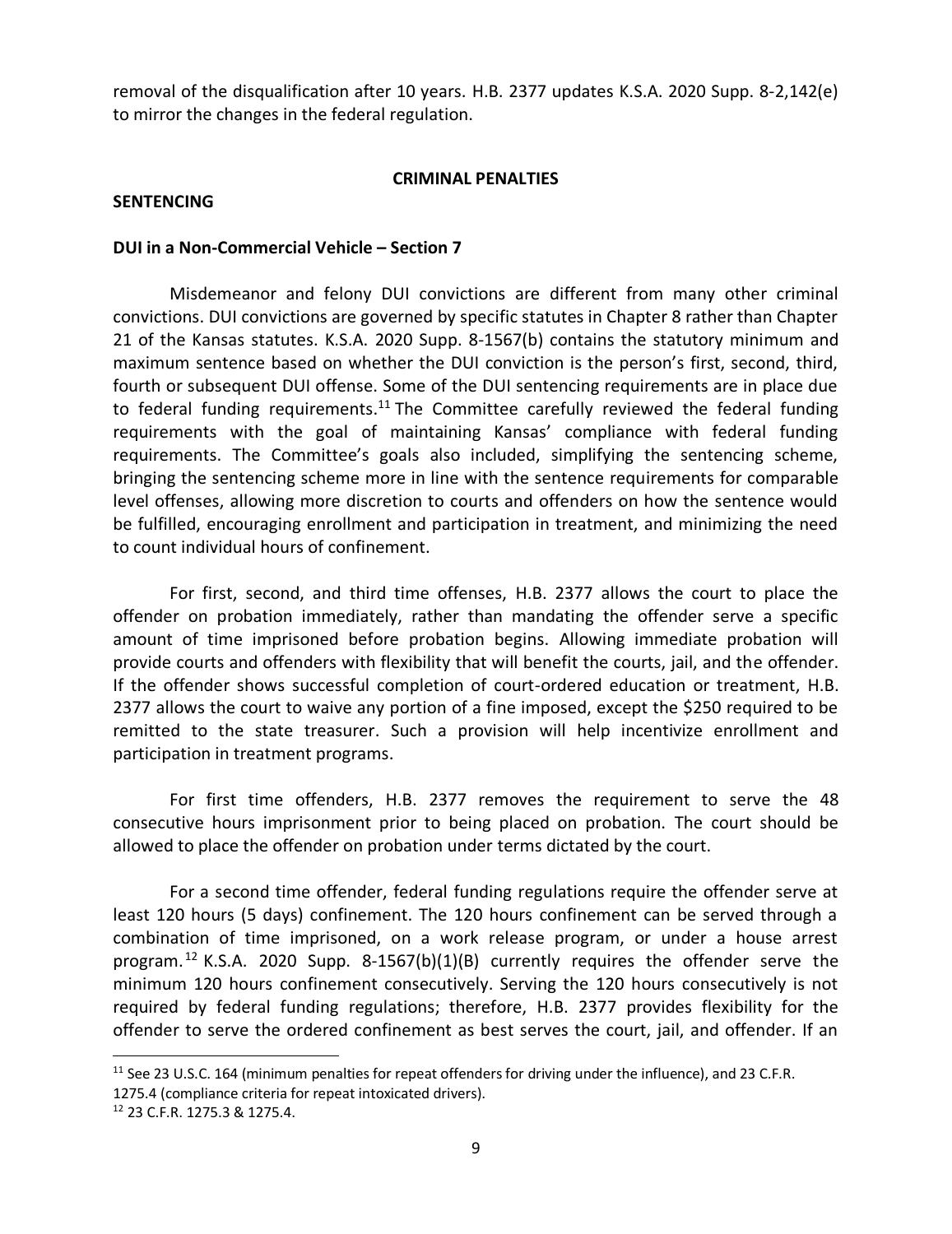offender is placed on probation, K.S.A. 2020 Supp. 8-1567(b)(1)(B) requires the offender serve at least 48 consecutive hours imprisonment before the offender is allowed to participate in a work release or house arrest program. This requirement places an unnecessarily restrictive requirement on jails and offenders. An offender on probation should be required to serve at least 48 hours of the minimum 120 hour confinement imprisoned, but the offender should be eligible to participate in a work release or house arrest program regardless of whether the offender has yet served any time imprisoned.

For a third time offender, H.B. 2377 maintains the distinction between a third-time misdemeanor and a third-time felony. The third offense is a felony if the person has had a prior conviction which occurred within the preceding 10 years.<sup>13</sup> Federal funding requirements require a third time offender to serve at least 240 hours (10 days) confinement.<sup>14</sup> K.S.A. 2020 Supp. 8-1567(b)(1)(C) exceeds the federal minimum by requiring at least 90 days confinement. If the offender is eligible and is placed on probation, H.B. 2377 requires probation to include at least 30 days confinement, rather than 90 days confinement, because 30 days is comparable to the confinement requirements that are commonly required for other Class A misdemeanors. Due to the escalated nature of being a third-time offender, H.B. 2377 maintains the requirement that the offender serve 48 consecutive hours imprisonment before becoming eligible to serve the remaining term of confinement through a work release or house arrest program.

The federal funding regulations require the federally required minimum number of hours of confinement be satisfied by counting hour-for-hour credit for time confined. The current practice is to require counting hour-for-hour credit for the entire length of confinement ordered, even if it exceeds the federally required minimum. To ease the burden of counting thousands of hours, H.B. 2377 requires that an offender receive hour-for-hour credit for time confined up to the federally required minimum (120 hours for a second time offender and 240 hours for a third time offender), but for any time served beyond the federal minimum, the offender would receive day-for-day credit. Therefore, for a third time misdemeanor offender who is placed on probation and ordered to serve 30 days confinement, the offender would receive hour-for-hour credit for the first 240 hours, but then receive dayfor day credit for the remaining 20 days of confinement.

For third offense felony offenders, as well as fourth and subsequent offenders, H.B. 2377 designates the offense as severity level 6 nonperson felonies and the offender would be sentenced according to the criminal sentencing guidelines. If the offender had no other criminal history beside the two misdemeanor DUI convictions and the third offense felony DUI conviction, the sentence for the third offense level 6 felony DUI conviction would be presumptive probation.<sup>15</sup> For a fourth offense felony DUI conviction, if the offender had no other criminal history besides the DUI convictions, the sentence for the fourth offense DUI

 $13$  K.S.A. 2020 Supp. 8-1567(b)(1)(D).

<sup>14</sup> 23 C.F.R. 1275.4.

<sup>&</sup>lt;sup>15</sup> See K.S.A. 2020 Supp. 21-6804 (sentencing grid for nondrug crimes).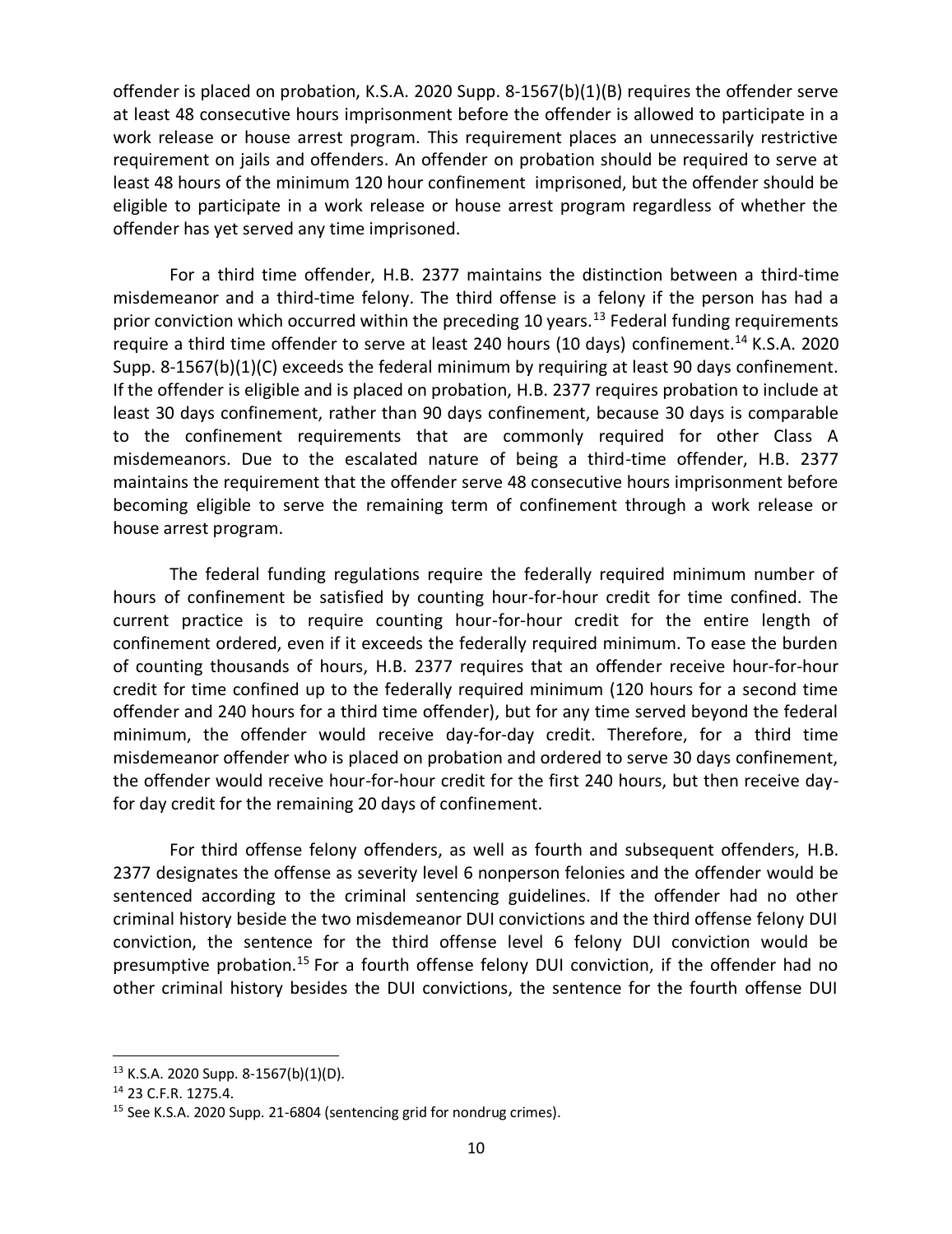conviction would be a border box, meaning the court would have the option to grant probation or order the offender to spend time in prison.

Though it is not part of H.B. 2377, the Committee strongly supports the creation and implementation of DUI treatment courts in Kansas. DUI treatment courts could allow participation in lieu of a mandatory minimum prison sentence and help reduce the prison population by assisting offenders to successfully complete treatment.

### **DUI in a Commercial Vehicle – Section 4**

The penalties for DUI offenses committed in a commercial motor vehicle are governed by K.S.A. 2020 Supp. 8-2,144. The penalties are the same as a DUI committed in a noncommercial vehicle under K.S.A. 2020 Supp. 8-1567, except a third offense in a commercial vehicle is always a felony. The amendments to K.S.A. 2020 Supp. 8-1567 in H.B. 2377, also apply to DUIs in commercial vehicles in K.S.A. 2020 Supp. 8-2,144.

### **DIVERSION – Sections 9 & 10**

K.S.A. 2020 Supp.  $12-4415(b)$  and  $22-2908(b)(1)$  prohibit city, county, or district attorneys from entering into diversion agreements in lieu of further criminal proceedings on a complaint alleging a DUI if the defendant has (1) previously participated in diversion of an alcohol related offenses; (2) has been previously convicted of driving a commercial or noncommercial vehicle under the influence; or (3) if the alcohol related offense involved a motor vehicle accident or collision that resulted in personal injury or death. K.S.A. 2020 Supp. 12- 4415(b) uses the language "an alcohol related offense" rather than directly citing to K.S.A. 2020 Supp. 8-1567; however, the term "alcohol related offense" is defined in K.S.A. 2020 Supp. 12-4413(e) to mean a DUI offense as described in K.S.A. 2020 Supp. 8-1567. H.B. 2377 amends K.S.A. 2020 Supp. 12-4415(b) to include a direct reference to the definition in K.S.A. 2020 Supp. 12-4413(e) in order to point practitioners to the definition and remind city attorneys that K.S.A. 2020 Supp. 12-4415(b) does not prohibit diversion agreements in a wider range of offenses that could be alcohol related in the generic use of the term.

Currently, both K.S.A. 2020 Supp. 12-4415(b)(3) and 22-2908(b)(2) prohibit a diversion agreement if the DUI incident involving a motor vehicle accident or collision results in any personal injury or death. H.B. 2377 allows a diversion agreement if a DUI incident involving a motor vehicle accident or collision results in personal injury to only the driver committing the DUI.

Finally, H.B. 2377 adds subsections to K.S.A. 2020 Supp. 12-4415 and 22-2908 specifying that the prosecutor may not enter into a diversion agreement on a complaint or traffic citation alleging a violation of acts prohibited under Chapter 8 of the Kansas Statutes Annotated if the defendant was a commercial driver's licenses holder at the time the violation was committed or any subsequent time prior to being considered for diversion. This is the current law for CDL holders under K.S.A. 2020 Supp. 8-2,150; however, in order to prevent prosecutors from mistakenly entering into diversion agreements with CDL holders, H.B. 2377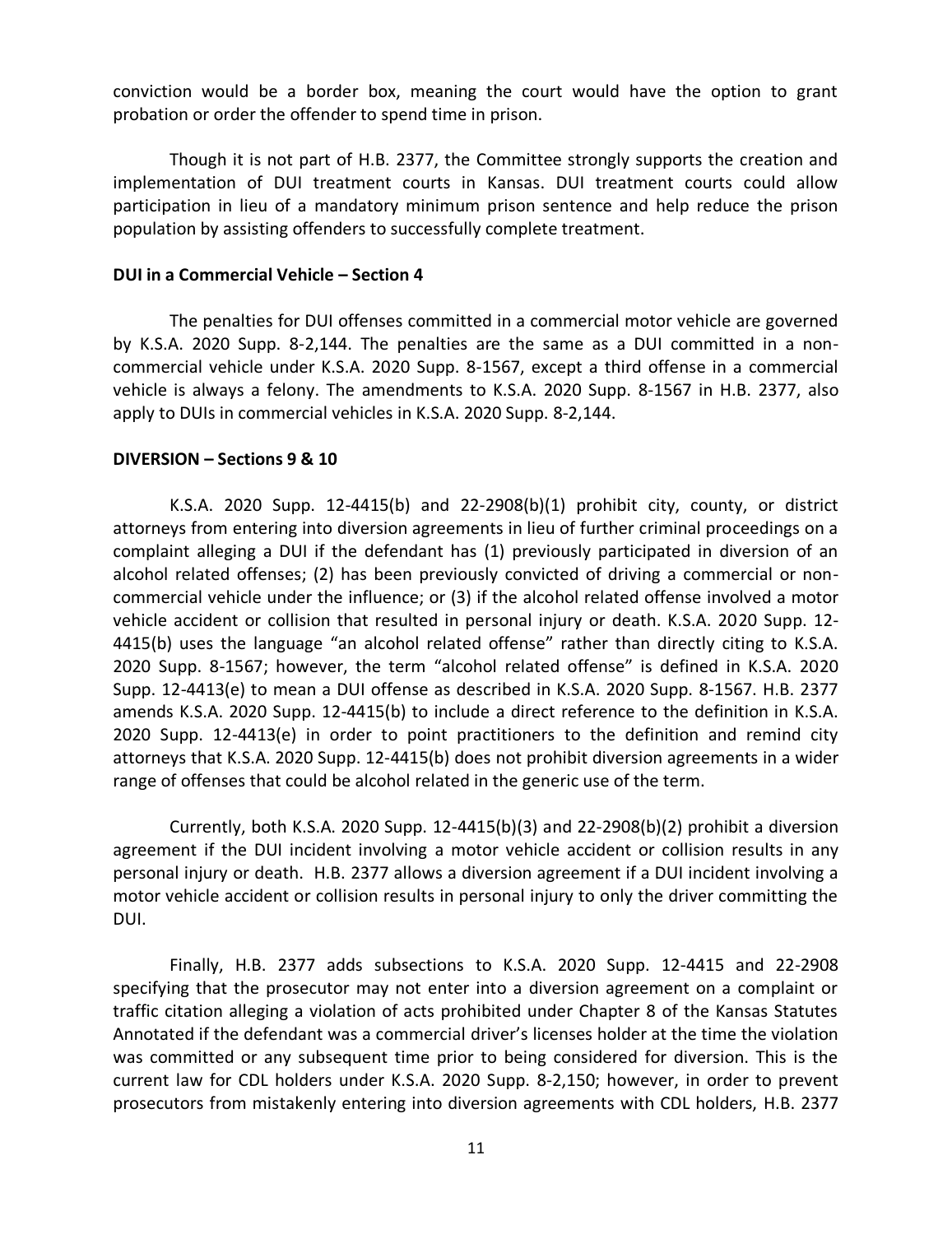amends K.S.A. 2020 Supp. 12-4415 and 22-2908 to reiterate the rule. The Committee recommends the State continue to comply with 49 C.F.R. 384.226 and prohibit the masking of convictions associated with commercial motor vehicle license holders.

## **PLEA BARGAINING – Sections 4 & 7**

K.S.A. 2020 Supp. 8-2,144(l) and 8-1567(n) prohibits plea bargaining agreements for the purpose of permitting a person charged with a DUI to avoid the mandatory DUI penalties. The Committee reviewed the history of this provision and agreed that this prohibition is important to ensure that an impaired driver is held accountable for his or her behavior and is not allowed to avoid the DUI penalties. However, sometimes prosecutors interpret this prohibition to mean that the prosecutor cannot amend a DUI charge to a different crime or dismiss the charge if the evidence is insufficient to support a DUI conviction beyond a reasonable doubt. Also, in many jurisdictions, DUI charges are filed by law enforcement, without an opportunity for a full review of the facts by a prosecutor. Prosecutors have an ethical obligation not to pursue criminal charges that are not supported by the evidence.<sup>16</sup> If someone is charged with a DUI but the court finds the law enforcement's initial traffic stop and search were unconstitutional and suppresses the evidence of the law enforcement's observations, field sobriety tests, and preliminary screening tests, then the prosecutor should not continue to charge the person with DUI unless there is other evidence supporting the charge. H.B. 2377 clarifies K.S.A. 2020 Supp. 8-2,144(l) and 8-1567(n) so a prosecutor does not mistakenly think the prosecutor is prohibited from amending or dismissing an unsupported DUI charge.

<sup>16</sup> 2020 Kan. S. Ct. R. 363 (Rule 3.8 Special Responsibilities of a Prosecutor).